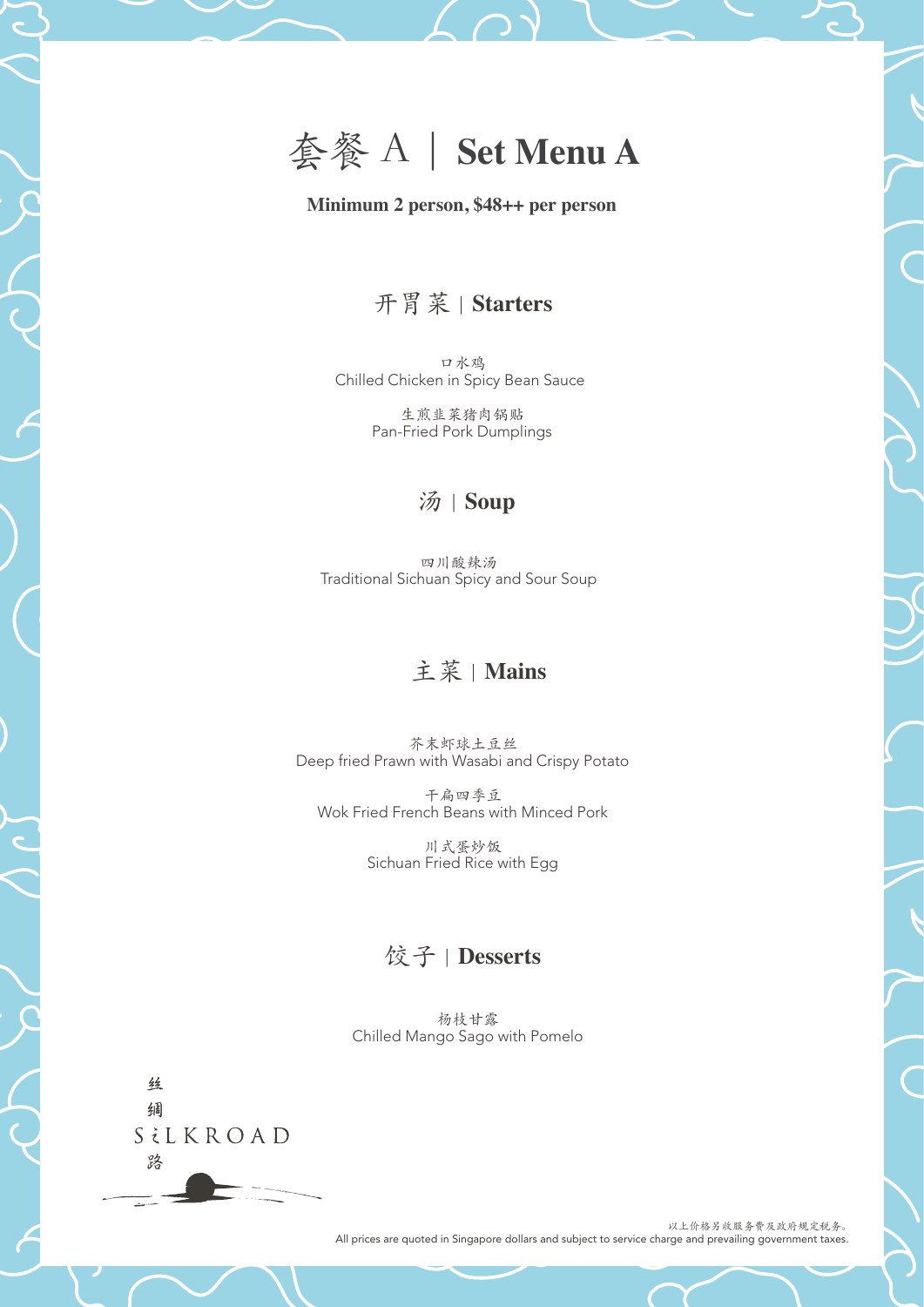

#### **Minimum 2 person, \$68++ per person**

# 开胃菜 | **Starters**

蒜泥白肉 Sliced Pork with Garlic Sauce

四川红油抄手饺子 Sichuan Dumpling with Chili Oil

### 汤 | **Soup**

人参炖竹丝鸡 Double Boiled Chicken with Ginseng Soup

## 主菜 | **Mains**

XO酱爆带子 Wok Fried Scallop with Asparagus in XO Sauce

> 糖醋里脊 Sweet and Sour Pork

麻婆豆腐 Traditional Ma Po Tofu

海鲜伊府面 Braised Ee-Fu Noodles with Seafood

### 饺子 | **Desserts**

芦荟柠檬香草果冻 Chilled Lemongrass Jelly with Aloe Vera



以上价格另收服务费及政府规定税务。 All prices are quoted in Singapore dollars and subject to service charge and prevailing government taxes.